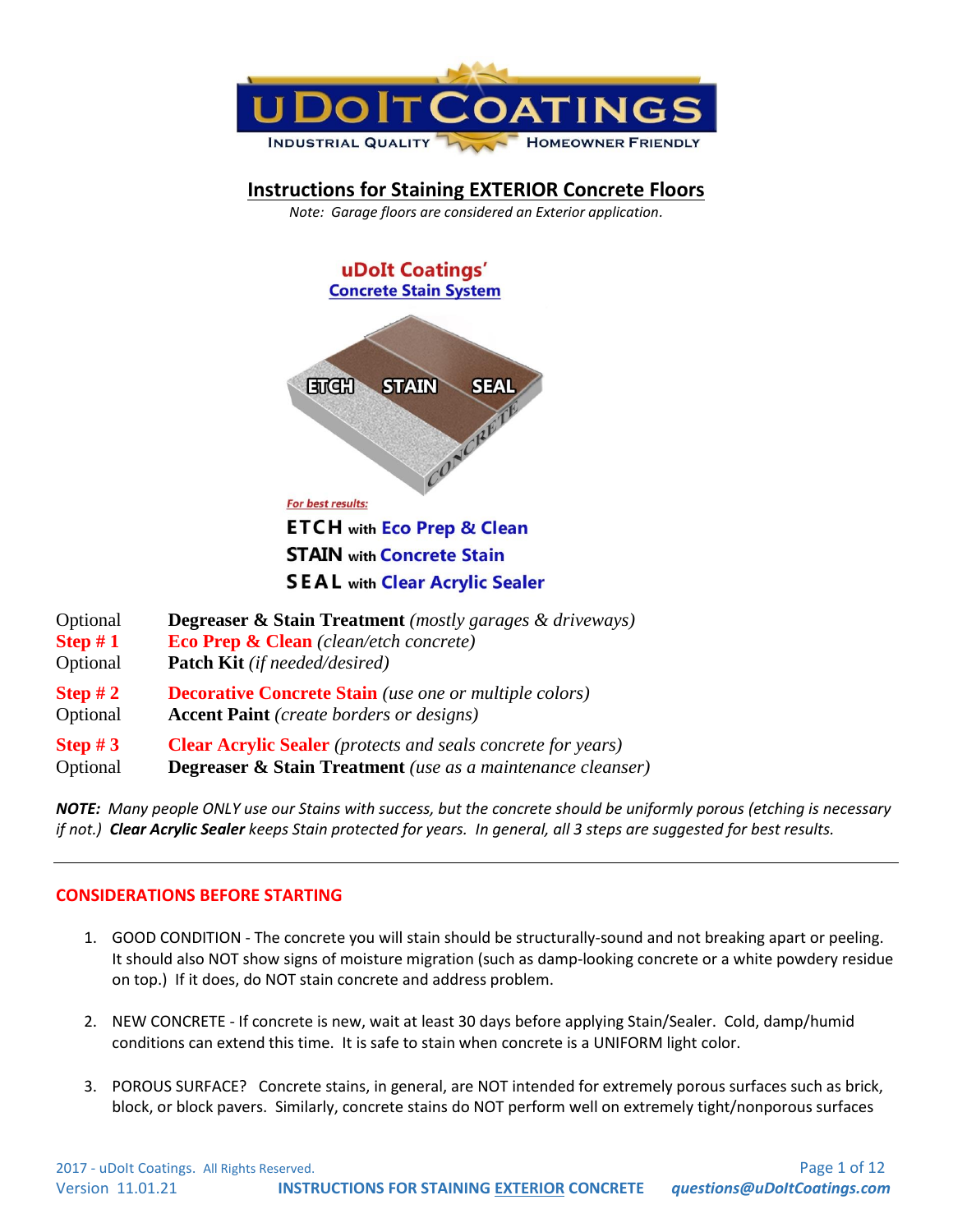such as granite, slate, river rock, or polymer-rich surfaces like some concrete countertops. ALWAYS test a Sample first.

- 4. FLOORING TYPE If there is carpet on top of the concrete you'd like to stain, watch Video #5 at *www.uDoItCoatings.com*, which covers removing it. For linoleum or outdoor carpeting, removing it is usually more difficult (since ALL adhesive needs to be removed) and is typically beyond our scope. However, there is a natural stripping product that can be used, called Blue Bear Bean-E-Doo® Mastic Remover MR 500. It's available many places such as Amazon. You can also use a solvent stripping product but be warned that solvents are much more dangerous to use!
- 5. PREVIOUSLY SEALED CONCRETE? Find out by spraying WATER on it with a spray bottle:
	- If water soaks in right away, there probably is no sealer present.
	- If water slowly soaks into concrete, then it is probably "tight concrete," and *uDoIt Coatings'* products should work well when used properly.
	- If water beads up (like on a newly waxed car) or puddles without soaking in, most likely there is a sealer or curing compound, which can prevent **Eco Prep & Clean** from etching the concrete.
		- o Previously painted, stained, or sealed concrete is very unpredictable.
			- **Eco Prep & Clean** will NOT etch concrete once it is stained or sealed. It also will not work if the concrete was initially sprayed with a curing compound. Light grinding is suggested instead.
			- Stain and sealers will NOT adhere to polyurethane or epoxy coatings.
			- *uDoIt Coatings'* products CAN bond to well-adhered, water-based acrylic products but it is a gamble. Use at own risk! Do trial-area first then wait several days/weeks. Do a "tape test" to make sure products adhered - google it for more info.
		- $\circ$  Remove old stains, sealers and curing compounds to ensure a proper bond. BUT in general, this Surface Preparation is beyond the scope of *uDoIt Coatings*.
			- Removal Option #1 Grinder: use a less aggressive wheel to minimize grind-marks because they will often show up when stained.
			- Removal Option #2 Use a natural stripping product such as Blue Bear Soy Gel 600GL<sup>™</sup>. However, this process can be time-consuming and messy. Go to manufacturer's website for more details (http://www.franmar.com/consumer-products/removers.) Solvent products can also be used, but they are more dangerous.
- 6. TIME OF YEAR Temperature of concrete needs to be at least 50° F and rising. Lower temperatures can freeze these water-based products, causing failure to bond. Ambient temperature should be at least 60° F and rising.
	- It is best not to let these products freeze while being stored.
	- NO WATER The project area should not be exposed to rain or water from any source during entire application process and for at least 48 hours after completion. If necessary, turn off sprinklers and carefully water landscape by hand.
	- AVOID EXTREMES
		- o In hot months, apply stains and sealers in morning. Hot concrete can "cook" products before bonding occurs. Discontinue application (returning next morning) if project is in full sun and ambient temperature is above 95° F.
		- o In cold months, stain and seal later in the day. Concrete temperature needs to be at least 50° F. Outside/ambient temperature at least 60° F and rising. Lower temperatures can freeze these water-based products, making them flake off.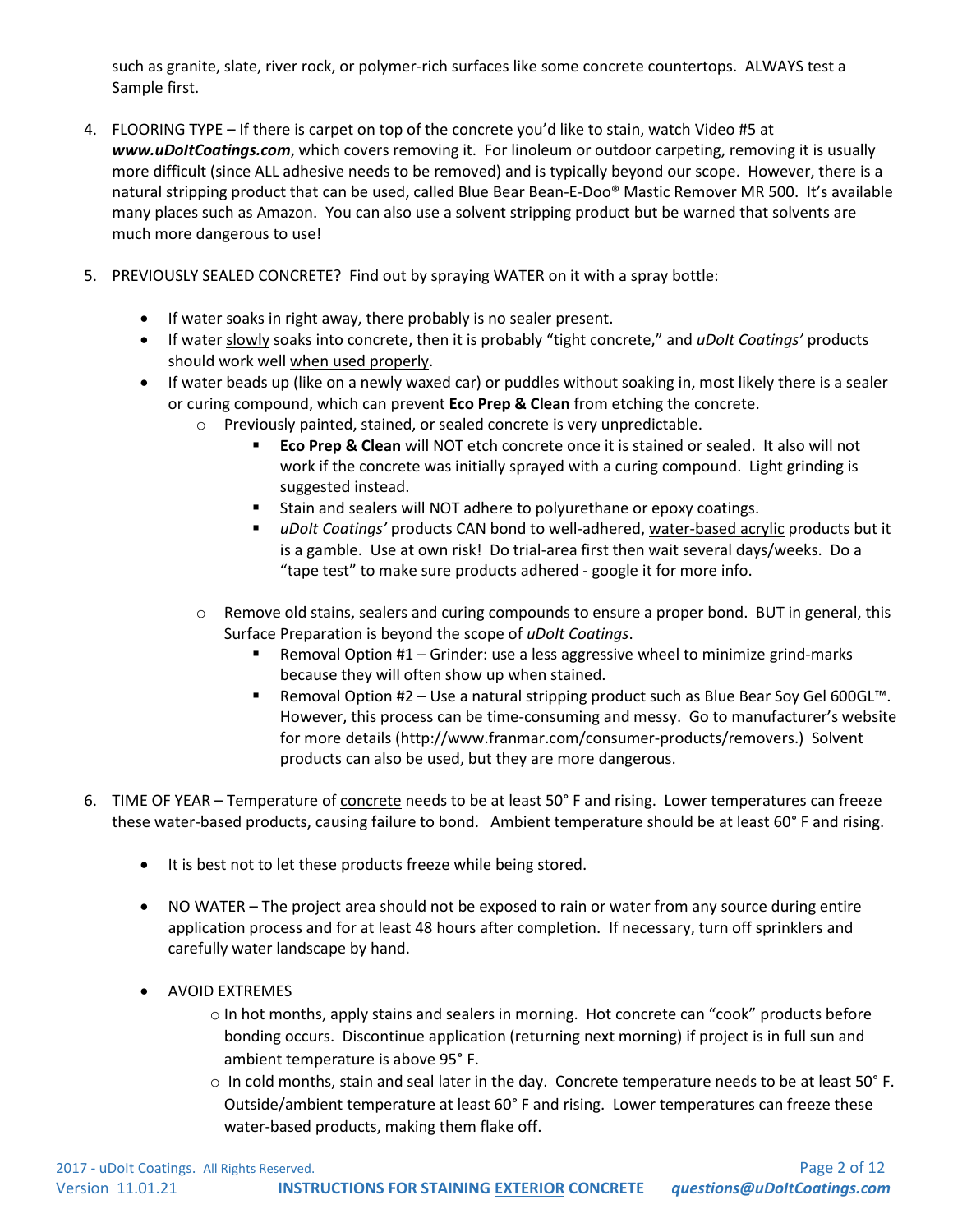o For more info, refer to Technical Data Sheets and email us, if needed.

- 7. WHEN TO START? Realize that an "average" project can be done all in the same day, depending on size of project and weather conditions. Some considerations:
	- TIMING **Eco Prep & Clean** and first coat of Stain (only) is applied to DAMP concrete, so a day of "drytime" is NOT needed. Layers of Stain can dry quickly (depending on amount used and weather conditions.) As soon as you can walk on the project area (without being tacky) apply **Clear Acrylic Sealer**. However, feel free to spread the project out over several days, if desired.
	- NO FOOT TRAFFIC After applying last coat of Sealer, do not walk on for at least 6 hours. Cold, damp/humid/shady conditions can extend this time. Use extreme care the first 72 hours of curing.
	- CURING OF SEALER Wait AT LEAST 3-4 FULL days (from last coat of Sealer) to CAREFULLY place heavy items such as furniture. Cold/damp/shady conditions can extend this time. Wait longer if desired. Do NOT slide or scrape heavy items (especially metal) across floor. Realize that dry-to-the-touch is much different than fully cured!
		- $\circ$  Vehicular Traffic is not allowed for AT LEAST 7 days. Cold/damp conditions can extend this time.
		- o Note Unlike Interiors, **Protective Wax** is never used on Exterior or Garage areas.
- 8. STAIN COLOR CHOICE While very light or very dark stain colors look great, realize that extra maintenance may be required. Dust (and other debris) can be very visible on very light or dark surfaces.
- 9. ORDER SAMPLE COLOR We highly suggest always ordering a Sample of your desired Stain color(s). Unfortunately, there is no way to accurately depict colors in photos due to differences in computer monitors, cameras, and lighting sources. We do not suggest using the Stain Sample on your actual project area, however, because you will not be able to etch concrete once Stain is applied.
- 10. NO REFUNDS Opened products CANNOT be returned for a refund.
- 11. REVIEW Carefully read ALL instructions, labels, Technical Data Sheets, and Safety Data Sheets (SDS) before using these products. Email us if you have questions.
- 12. VIDEOS These Written Instructions are supported by detailed How-To Videos. Carefully watch ALL Videos before application.
- 13. GOOD VENTILATION These products are not harmful when used correctly. Always maintain excellent ventilation. If desired (or if air flow is compromised), wear a MSHA/NIOSH approved cartridge-type respirator for the entire application process.
- 14. CAUTION Even though these products are not toxic when used correctly, it is best not to use these products around people with breathing problems or other health concerns such as asthma, COPD, or a sensitivity to fumes. If necessary, let project area "air out" for several days before returning. Contact us about concerns.

#### **SURFACE PREPARATION**

Surface Preparation is extremely important! If Stain/Sealer fails to adhere, the concrete was either most likely not properly prepared or the integrity of the concrete was compromised.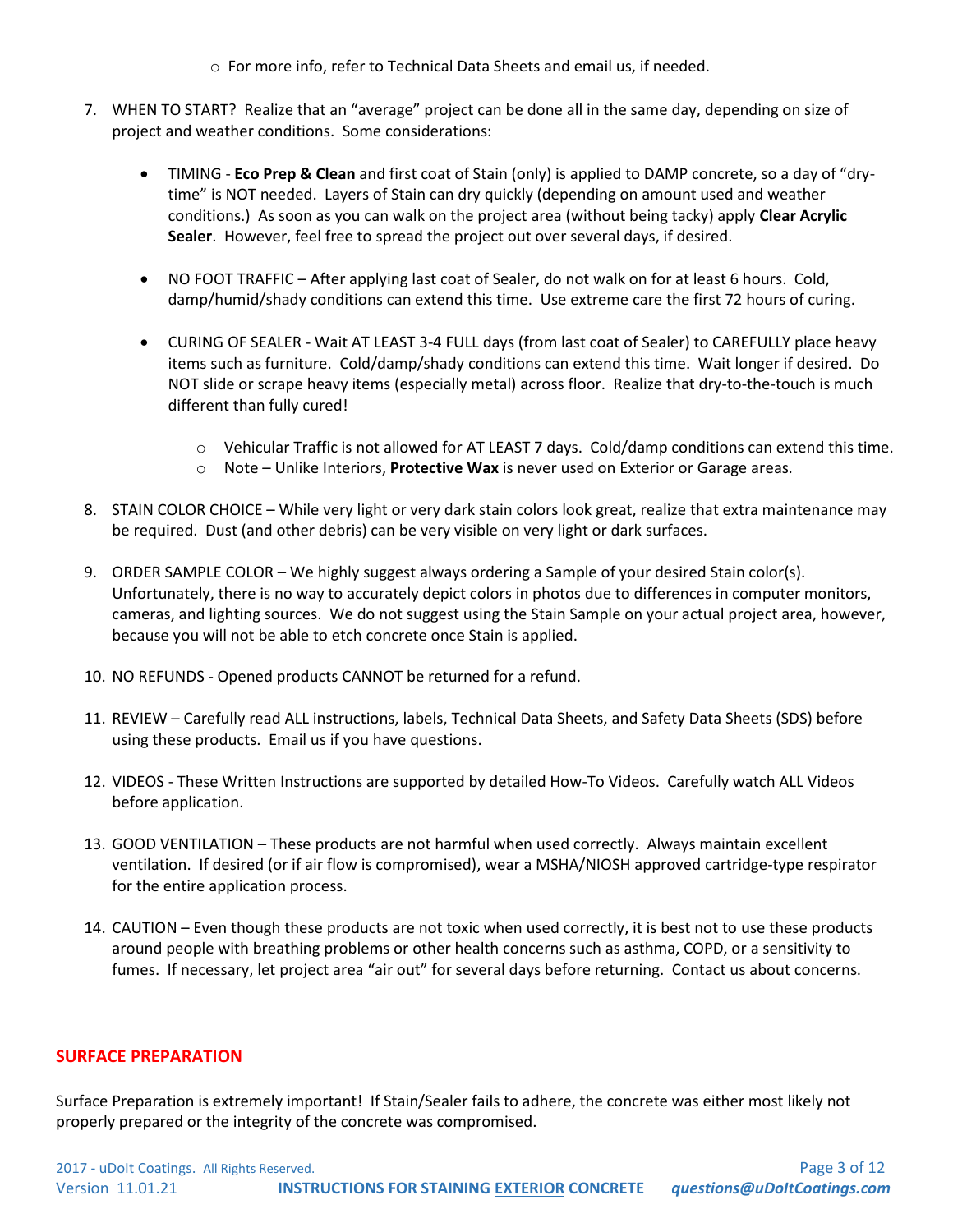- 1. SAFETY Wear clothes and shoes that can get dirty & stained. Make sure shoes stay clean for the duration of application (so products don't track to other areas.) We STRONGLY suggest wearing dust mask/respirator, safety glasses, and gloves for ENTIRE application process.
- 2. INITIAL CLEANING Be advised that every project area is different, and initial cleaning and masking will vary. Here are some general guidelines. For many Exteriors and Garages, the easiest and fastest way to begin is to pressure wash concrete and mask area after it is dry.
	- If walls (or other surfaces) need to be protected from water exposure (such as drywall), mask area FIRST before pressure washing with thick (minimum 2 mil) overlapping plastic and plenty of durable tape. Refer to Surface Prep Video #6.
	- OR, if desired, thoroughly broom/vacuum instead and use mist nozzle with wet/dry vacuum (similar to Surface Prep for an Interior Project. Refer to those instructions, if desired.)
- 3. MASKING An extremely important step! Protect EVERYTHING that will not get stained/sealed with plenty of masking paper, tape, and plastic. Make sure to extend masking at least two feet beyond the project area to guard against overspray. Watch Video #6 (Surface Prep) for details.
	- Decide what is best for your project to mask Before OR After initial cleaning /degreasing (info below.)
	- Use plenty of plastic, tape, masking paper, and drop clothes where needed.
	- Use masking paper (not plastic) on vertical surfaces so Stain/Sealer will stick to it (instead of running down onto concrete.) Expose paper to light amount of Stain, so there is no bleed-through.
	- Use masking tape on adjoining concrete (or other flooring) to protect from Stain and to provide a starting/stopping point.
	- Do not use plastic to protect plants because it can suffocate them. Use cloth-type drop clothes or old sheets instead. Remove at the end of each day.
	- Some projects, such as driveways, may not require masking. Cardboard shields can work well, if needed.
- 4. CARPET or BASEBOARDS or PAINT ON CONCRETE If your project area has these, watch Video #5 since it shows the carpet removal process and refer to "Instructions for Staining Interior Concrete" instead.
- 5. MILDEW? Mildew must be removed from concrete by using a mildew-remover or with a solution of 1 cup of household bleach with 2 cups of tap water. USE EXTREME CARE. Rinse substrate thoroughly and allow to dry.
- 6. GREASY GARAGES/DRIVEWAYS or VERY DIRTY CONCRETE Some garages, driveways and exteriors are often very dirty with grease or other contaminants. In this case, use *uDoIt Coatings'* **Degreaser and Stain Treatment** BEFORE etching the concrete. Refer to Surface Prep Video #6 for more details.
	- Available in 1-gal. size. Larger sizes are not cheaper and are more difficult to ship and handle.
	- Use disposable gloves and protective eye wear.
	- If product spills on skin, clothes, or plants, rinse immediately with water.
	- Consult SDS (Safety Data Sheet) and Tech Data Sheet before using.
	- Best to use with pressure washer/high-pressure nozzle
	- If masking AFTER degreasing, use care. Do not expose this cleanser to other surfaces/items.
	- This product can be used for spot treating areas or as an overall cleanser. Some areas may need both.

# o **Degreaser** to address Spots/Problem Areas:

- 1. Remove tar spots, grease, stains, etc. with a scraper, if necessary.
- 2. Pour UNDILUTED **Degreaser** directly on DAMP problem area.
- 3. Scrub aggressively with stiff bristle brush.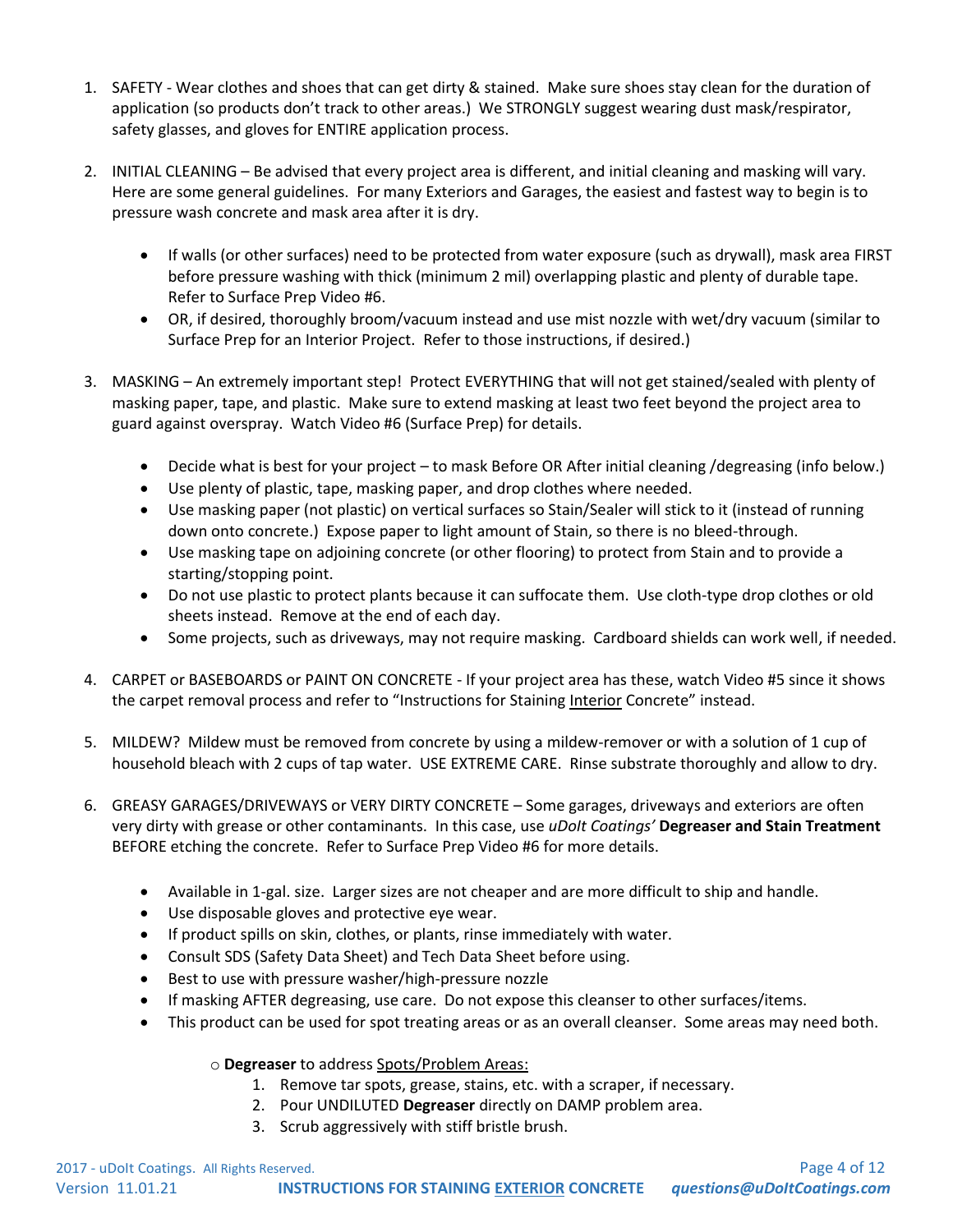- 4. Let set at least 5 minutes before rinsing away with pressure washer/spray nozzle
- 5. Repeat if necessary. Stains may still be visible even after treating the area, especially if the concrete is very porous.
- 6. Follow with Overall Degreasing method (below), if needed.

#### o **Degreaser** as an Overall Cleanser:

- 1. Pressure wash or rinse entire project area.
- 2. If needed, remove tar spots, grease, stains, etc. with a scraper.
- 3. Pour ½ to 1-gal. of **Degreaser** into clean, empty 5-gal. bucket and fill with approximately 3 to 4 gals. of water. Don't fill bucket completely, so it is easier to carry.
- 4. Each diluted gallon covers approx. 500 sq. ft.
- 5. Dump solution onto DAMP concrete.
- 6. Thoroughly scrub area with stiff-bristle brush/broom.
- 7. Let set at least 5 minutes before pressure washing away (or spray/mist nozzle).
- 8. Rinse until water runs clear.
- 9. If needed, use Spot Treatment method (above) for problem areas.

## **STEP #1 – ECO PREP & CLEAN**

ETCH/CLEAN CONCRETE - Concrete should now be free of dust, debris, and contaminants. Etch concrete using *uDoIt Coatings'* **Eco Prep & Clean**, an environmentally-friendly alternative to acid-etching. Available in a 1-gal. size. Larger sizes are not cheaper and are more difficult to handle and ship.

- For small jobs, use a clean spray bottle to apply **Eco Prep & Clean**. On large jobs, a NEW gallon sprayer works best (so there is no contamination.)
- Fill sprayer with WATER ONLY first and adjust so that it creates a fan NOT a fine mist. Watch Video #6 for specifics. Empty sprayer and pour in **Eco Prep & Clean** while wearing disposable gloves and protective eyewear. Since gallon sprayers work best when full, use entire gallon of **Eco Prep & Clean** and pump to pressurize throughout application process. Open with care - contents under pressure.
- DAMPEN concrete first with water using a MIST spray nozzle.
- Uniformly spray **Eco Prep & Clean** on DAMP concrete (to be stained ONLY.) Do NOT apply this product on dry concrete. Work your way backwards out of project area. For larger areas, apply to one section at a time, using joints in the concrete as a guide**.**
- Use a stiff-bristle broom/brush or floor machine to aggressively massage **Eco Prep & Clean** in EACH SECTION for a FULL 15 minutes. This is a must! Each section of concrete MUST be FULLY etched for Stain to penetrate. For large jobs, a floor/swing machine with a nylogrit brush is suggested.Be warned that these machines can be tricky to operate because you need to balance it as it spins.
- DO NOT LET THIS PRODUCT DRY. If it starts to, spray more **Eco Prep & Clean**. Do NOT spray with water.
- After brushing EACH SECTION, pressure wash or rinse with water and brush concrete again at same time. Continue until water runs clear.
- Rinse off shoes.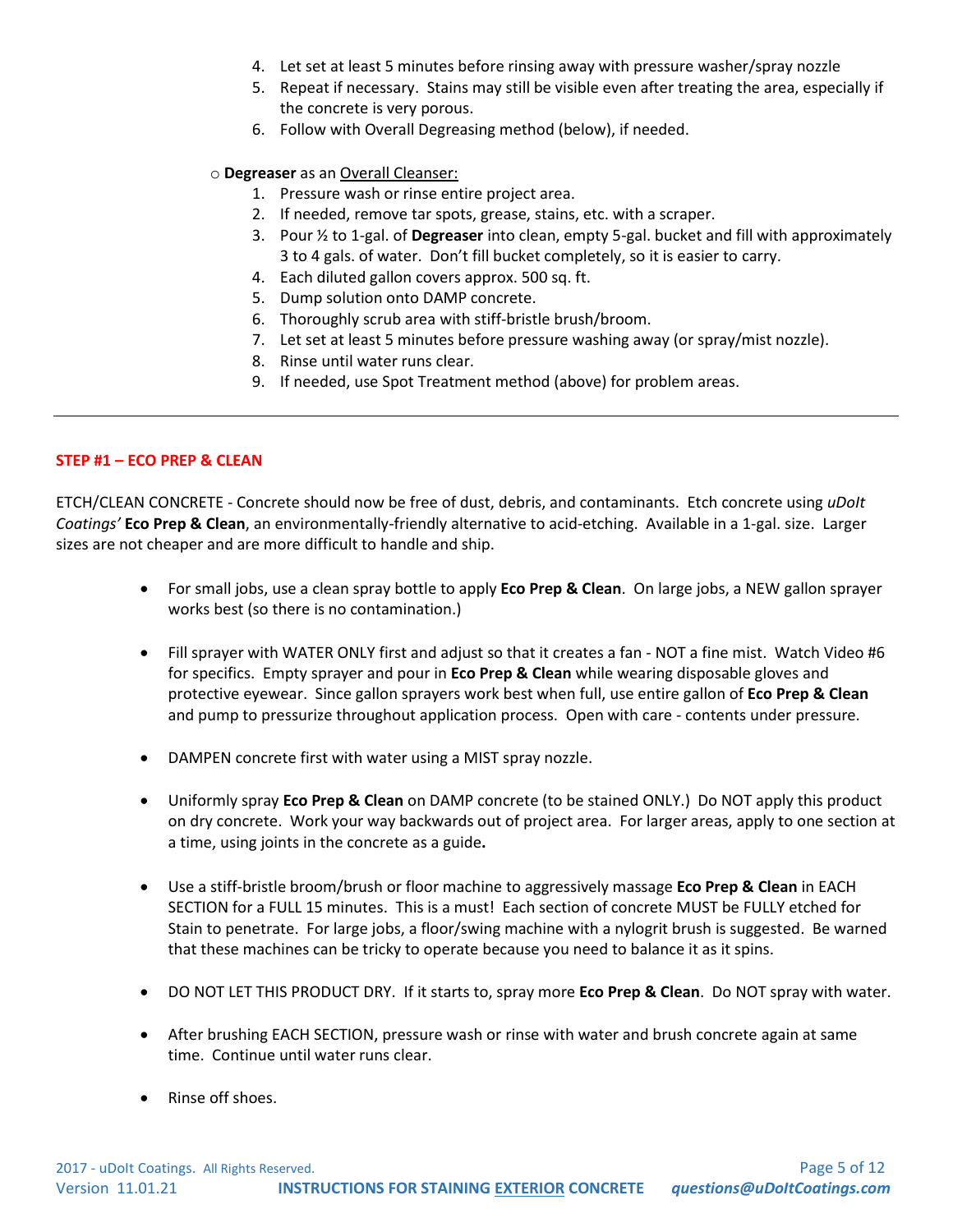• If correctly prepped, concrete should be clean, have a salt and pepper appearance and feel rough similar to 120 grit sandpaper. Repeat using **Eco Prep & Clean** if needed.

# **PATCHING** (optional)

If desired, fill pits and hydration cracks in concrete with *uDoIt Coatings'* **Patch Kit.** Watch How-To Video #7 for details. Some people feel that imperfections only add more "character" to stained concrete. Realize some cracks may reappear even after patching. Also, patched areas may receive Stain differently than surrounding concrete. This material is NOT meant to fill expansion joints/saw cuts. Instead, leave joints open or fill them after sealing with specialty caulk, such as Titebond® Weathermaster™ Concrete Joint SL Sealant. Do NOT use cheap painters' caulk.

- 1. NO CAULK FOR PATCHES This cementitious material makes patches less noticeable. If caulk is used (which we do NOT recommend), choose a paintable caulk.
- 2. INSIDE KIT Contains approx. 30 oz. of liquid polymer and 5 lbs. of cementitious material.
- 3. COVERAGE approx. 5 sq. ft. (at 1/4" deep.)
- 4. ESTIMATING Divide to estimate deeper patches. For instance, for ½ inch depth (instead of ¼"), divide by 2 (covers approx. 2 ½ sq. ft.)
- 5. DEPTH Fill no more than ¼" at a time. For deeper patches, apply in layers and let dry. If hydration cracks appear, apply another thin layer of material and let dry.
- 6. APPLICATION Apply patching material to clean/etched concrete (after *Step #1*). Concrete can be dry or damp but no standing water.
	- Open **Patch Kit** and take out Liquid Polymer container. Brush thin coat on clean patch area.
	- In a disposable container, mix liquid and powder together with approx. mixing ratio of 1-part liquid to 3-parts powder. Mix thoroughly until there are no lumps. Add more powder or polymer if needed to achieve a good, workable consistency. Refer to Patching Video #7 for more info.
	- Use a stir stick, putty knife or trowel to press patching material into concrete. For small holes (i.e. covering tack strip holes), use a gloved finger.
	- Let patch dry (average of 30 minutes). Cold, damp/humid conditions can extend this time. Patches will dry much faster in the sun than in the shade. Check patch regularly (about every 15 mins) and when it looks mottled (with light and dark areas,) scrape patch flat (make level with surrounding concrete) by using a clean, metal putty knife, trowel, or margin trowel. Do NOT wait until next day (or grinding will be necessary.)
	- Immediately (and carefully) clean up loose material and let patch dry completely. FULL drying times vary but average is one hour. It is safe to stain once entire patch is a light, uniform color (or next day.)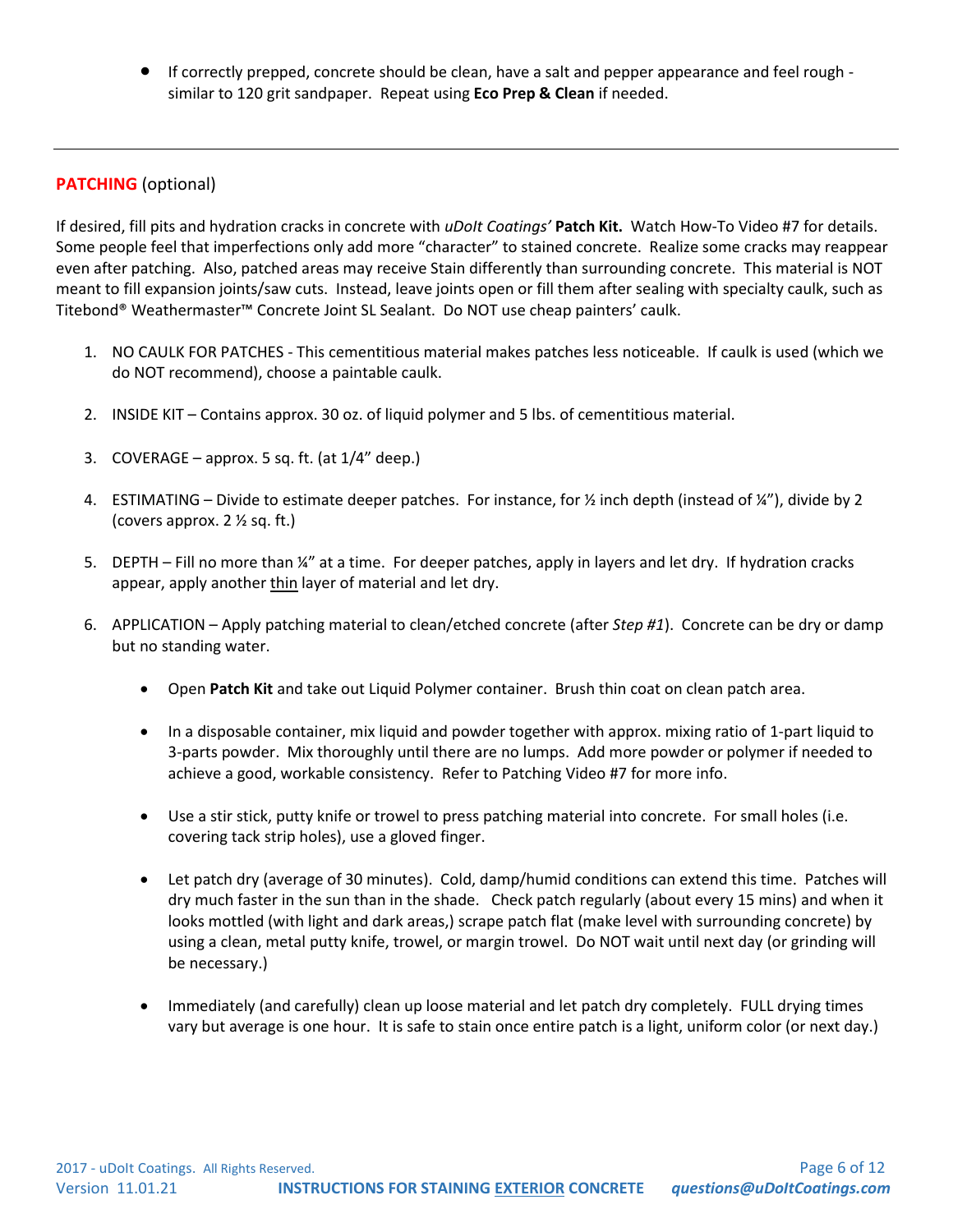# **STEP #2 – APPLYING DECORATIVE CONCRETE STAIN**

So far, the concrete has been thoroughly cleaned, degreased (if needed), etched, masked off, and patched (if desired.) Next, apply **Decorative Concrete Stain**. Refer to Video #8 and #9 for details.

- 1. COLORS *uDoIt Coatings'* **Decorative Concrete Stain** is available in 19 standard colors Antique (medium) Gray, Black, Charcoal (dark) Gray, Dark Walnut, Desert Trail, Diego Buff, Emerald, Ocean, Ochre, Orange, Sage, Sandy Beige, Plum, Roasted Pecan, Ruby, Rustic Red, Slate (light) Gray, Teal, and Terra Cotta Clay. Use one color or several (USING LIGHTEST COLOR FIRST, letting each coat dry.)
	- Realize that not all computer monitors are the same, so colors may appear different. Also, colors in pictures can look different due to lighting and camera differences. We strongly suggest ordering 4 oz. Stain Samples and testing offsite.
	- For Uniform Stain projects, most people choose only one color.
	- For a slightly Mottled Effect, pick one or two colors and lightly spraying Stain is fine. For a VERY mottled effect, most people pick two or three colors and build up layers of Stain using a small of Stain with a grout sponge. We do not suggest choosing more than three colors since colors can get "muddied."
- 2. SIZES SIZES Available in 4 oz Color Sample, ½ gal and 1-gal. containers. Larger sizes are not cheaper and are harder to handle and ship.
- 3. DAMP CONCRETE The first layer of Stain is ALWAYS applied to DAMP concrete, so use Stain immediately after **Eco Prep & Clean**. Or…
- 4. NEXT DAY If returning the next day, use a leaf blower (or gently broom) to rid the area of dust and debris. We cannot stress this enough! Contaminants like dust will cause stains and sealers to lift. Tie up long hair for entire application process if needed. Then wet/lightly mist concrete before applying Stain.
- 5. WHICH APPLICATOR? Depending on desired effect and personal preference, apply Stain with: a brush, a soft car wash brush, broom, sponge, rag, spray bottle or gallon sprayer. These should be clean and in good condition. Sprayers should be new, so that no cross-contamination occurs.
- 6. EMERGENCY CLEAN UP Keep a clean rag and spray bottle filled with water close while staining. IMMEDIATELY spray and wipe spills/over-spray.
- 7. DON'T DRIP Spray drips of Stain (even on project area) immediately with water to dissipate color. Since Stain is not opaque, often these "mistakes" cannot be completely hidden later.
- 8. ALL AT ONCE Stain entire project all at once. If you must stop, feather edges and spray with water before leaving. This helps "tie in" remaining Stain. On larger projects, stop at a joint in concrete.
- 9. PRACTICE FIRST Perfect your technique offsite or start in a less conspicuous area, such as a closet or where large furniture will be placed.
- 10. SECTIONS Work in small sections and keep edges damp. Keep Stain bucket close to work area.
- 11. THIN COATS Do NOT let Stain pool. This is especially important if spraying Stain. Use a light mist and build up layers. If Stain does pool, spread Stain out immediately or soak up with rag/paper towel if needed (and use less Stain moving forward.)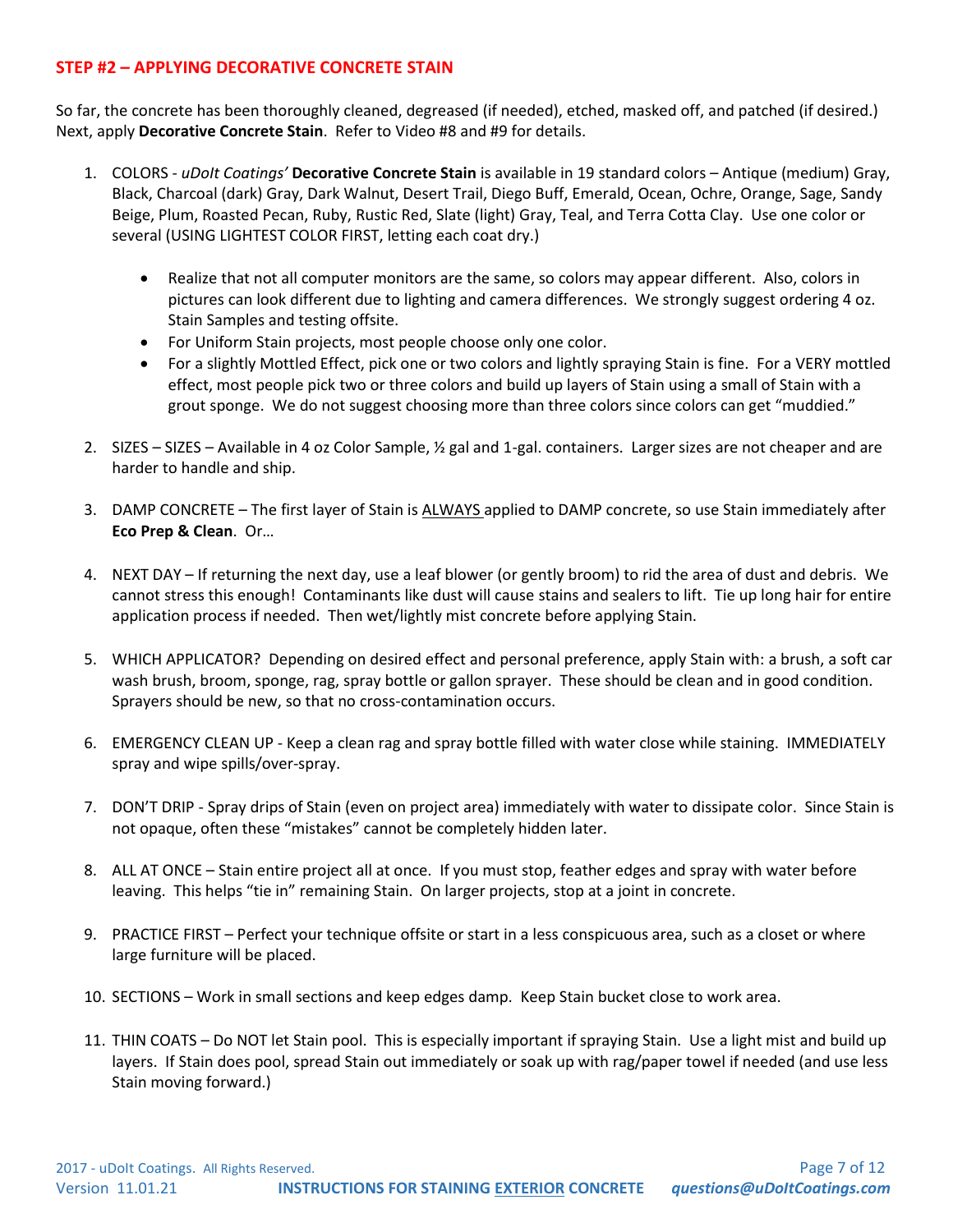- 12. WAIT BETWEEN LAYERS Do another layer once Stain is dry-to-the-touch and not tacky to walk on. Dry times vary, but average is one hour.
- 13. LIKE THE COLOR? Continue staining until desired color/effect is fully achieved and then seal.
- 14. WHICH STAIN EFFECT? Do you want a **UNIFORM** coverage of Stain or a **MOTTLED** effect? Refer to *uDoIt Coatings'* GALLERY if needed. UNIFORM stain shows no color variation at all, while a MOTTLED effect has light and dark areas throughout.
	- There are varying degrees of Mottling. Some people like A LOT of mottling with prominent contrast and possibly splotches, veining, and variegation of color. This often mimics acid stains, as indicated in the Training Video #9. To achieve this effect, work Stain in by hand (instead of spraying.)
	- Some people like only SLIGHT mottling, and this CAN often be achieved by spraying Stain with two different colors simultaneously - or only one color with randomly spraying layers.
	- The Mottled technique is suggested for "imperfect" concrete.
	- A Mottled effect can be easier to maintain since light and dark areas can help hide dust and dirt.
	- Mottled and Uniform application instructions vary. For a MOTTLED Stain Effect, skip this next section, *Uniform Coverage of Stain.*

#### **Option #1 - UNIFORM COVERAGE OF STAIN**

With this coloring method, the concrete itself will appear to be this color (producing an integral-color effect.) There will be no real variation in color, meaning there will be no lighter or darker spots. Watch Video #8 to see this process.

- 1. BEST APPLICATOR Use a soft 8-10 inch car wash brush, since this will allow you to easily stick the brush in a 3 or 5-gallon bucket. This type of brush has super-absorbent bristles. Use a 3-inch brush for edge work. In general, it is difficult to attain true uniformity with sprayers. They should be only considered on large projects and use great care – do not let Stain puddle. Use a VERY light mist and do several passes in opposite directions.
- 2. JAZZ IT UP Create patterns by using two or more Stain colors on different sections of the project. See Gallery at *www.uDoItCoatings.com* for ideas.
- 3. PROCEDURE Gently shake and pour **Decorative Concrete Stain** into clean 3 or 5-gallon pail.
	- Mist concrete with clean water if not already damp. On large jobs, use control joints as a guide and mist sections before staining.
	- Dip car wash brush in bucket and gently drag across DAMP concrete. Use an easy back-and-forth motion with long strokes to ensure an even layer of Stain, which will naturally flow into pores of concrete. Watch How-To Video # 8 to see this technique.
	- Stain may appear "streaky", which is normal, and will dry streak free as long as concrete is kept damp and brush technique is carefully followed.
	- Use small brush or sponge to apply Stain into joints and edges AS YOU GO. For vertical surfaces, use less Stain and work into concrete, since Stain tends to run.
	- After Stain is dry and not tacky to walk on, apply more Stain. Do NOT mist concrete with water (only necessary on first coat of Stain.) Apply 2<sup>nd</sup> layer opposite of 1<sup>st</sup> (i.e. 1<sup>st</sup> coat north/south – 2<sup>nd</sup> east/west.) Additional layers of Stain can be applied, if necessary, once previous coat is dry. No need to dampen.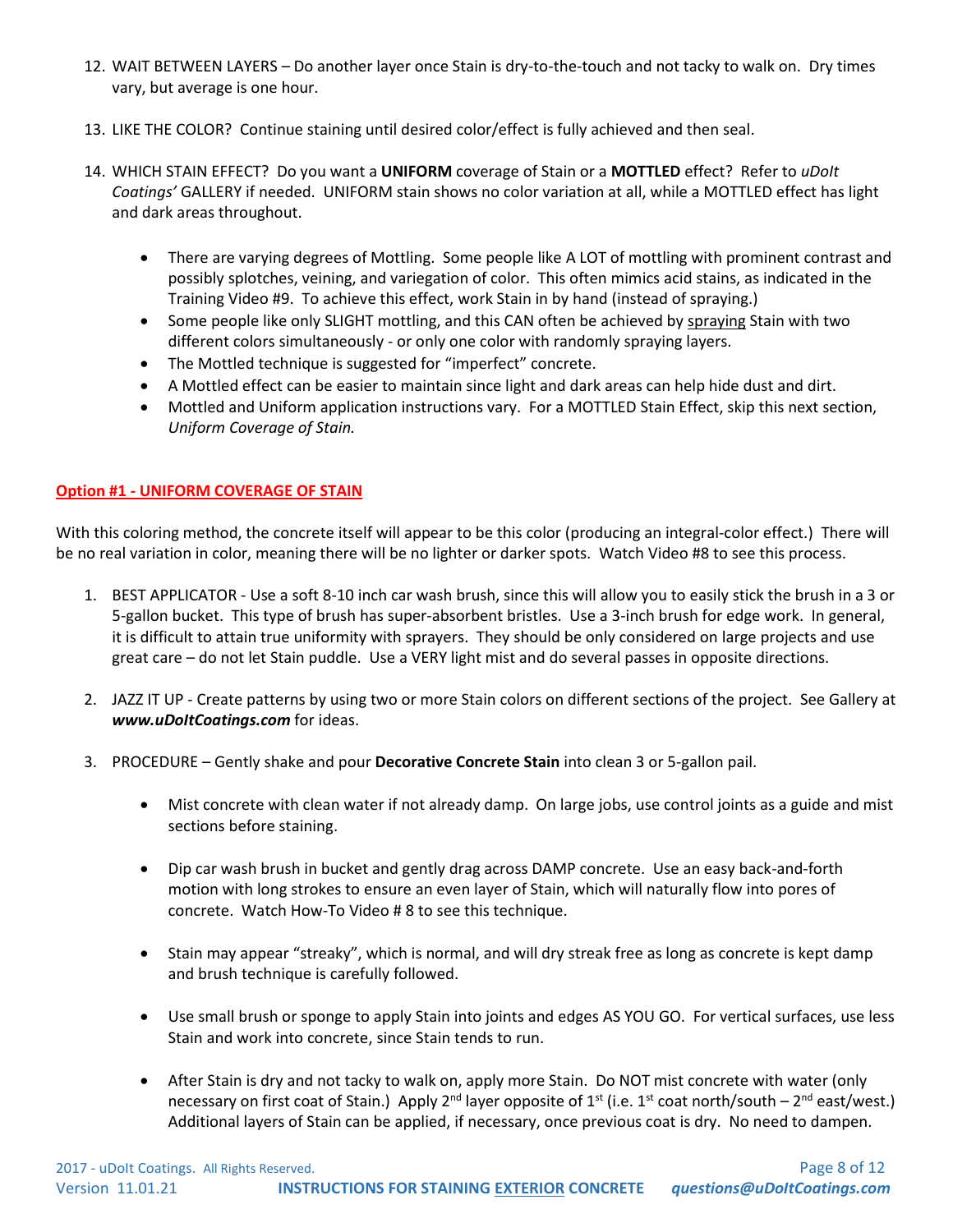• Once desired color is achieved and dry, go to *Painting a Border/Designs* or *STEP #3 – Sealing* (skip *Option #2 - Mottled Stain Effect* below.)

## **Option #2 - MOTTLED STAIN EFFECT**

- 1. ESTIMATING Use approx. 1 gal. for 300 sq. ft. Coverage rates vary greatly, depending on many different factors. Many people purchase half the amount of highlight color (so ½ gal. of highlight color to every 1 gal. of prominent color), but feel free to customize.
- 2. APPLY LIGHTEST COLOR FIRST We do NOT suggest using a light color over a darker one, because it usually produces an undesired effect; some describe it as looking like dried milk.
- 3. WHICH TECHNIQUE? A Mottled effect can be achieved in two ways. Option #1 is to spray Stain. This is the fastest technique and best for large projects - but be careful not to spray too much Stain. Letting it puddle produces an undesired effect. Option #2 is to build up layers by hand using a grout sponge. This technique enables you to achieve a VERY mottled effect since there is more control. Refer to Video #9 for more details.

#### *MOTTLED TECHNIQUE #1 – SPRAY*

- Spraying Stain is the quickest technique, but a layered, acid-stain type effect is rarely achieved. Instead, the mottling effect will be slight.
- Spray bottles work for small projects and gallon sprayers for large areas.
- Lightly mist two (or more colors) in small alternating sections at the same time on DAMP concrete, but do NOT let Stain pool - wipe up with clean rag/paper towel.
- Spray spots immediately with water (in a spray bottle) if a "leopard print" pattern is not desired.
- Spray multiple layers of Stain, if desired. Let previous coat dry completely. It should not be tacky to walk on.
- Once desired color is achieved (and dry), go to *Painting a Border/Designs* and/or *STEP #3 – Sealing.*  (Skip *Sponge Technique #2* below.)

#### *MOTTLED TECHNIQUE #2 – GROUT SPONGE*

- For a HIGHLY mottled effect (mimicking acid-stain), build up layers of Stain. A grout sponge and/or rag work best. For quicker application, use a soft car wash brush for the first coat of Stain, as seen in *Uniform Application of Stain* (How-To Video #8.)
- Mist concrete DAMP concrete keeps Stain from streaking. Apply LIGHTEST COLOR FIRST.
- Use smaller amounts of Stain because making the project darker is easy (just apply more Stain later.) Making it lighter is nearly impossible.
- Let first coat dry so it is not tacky to walk on. Dry times vary with weather conditions, but average is one hour.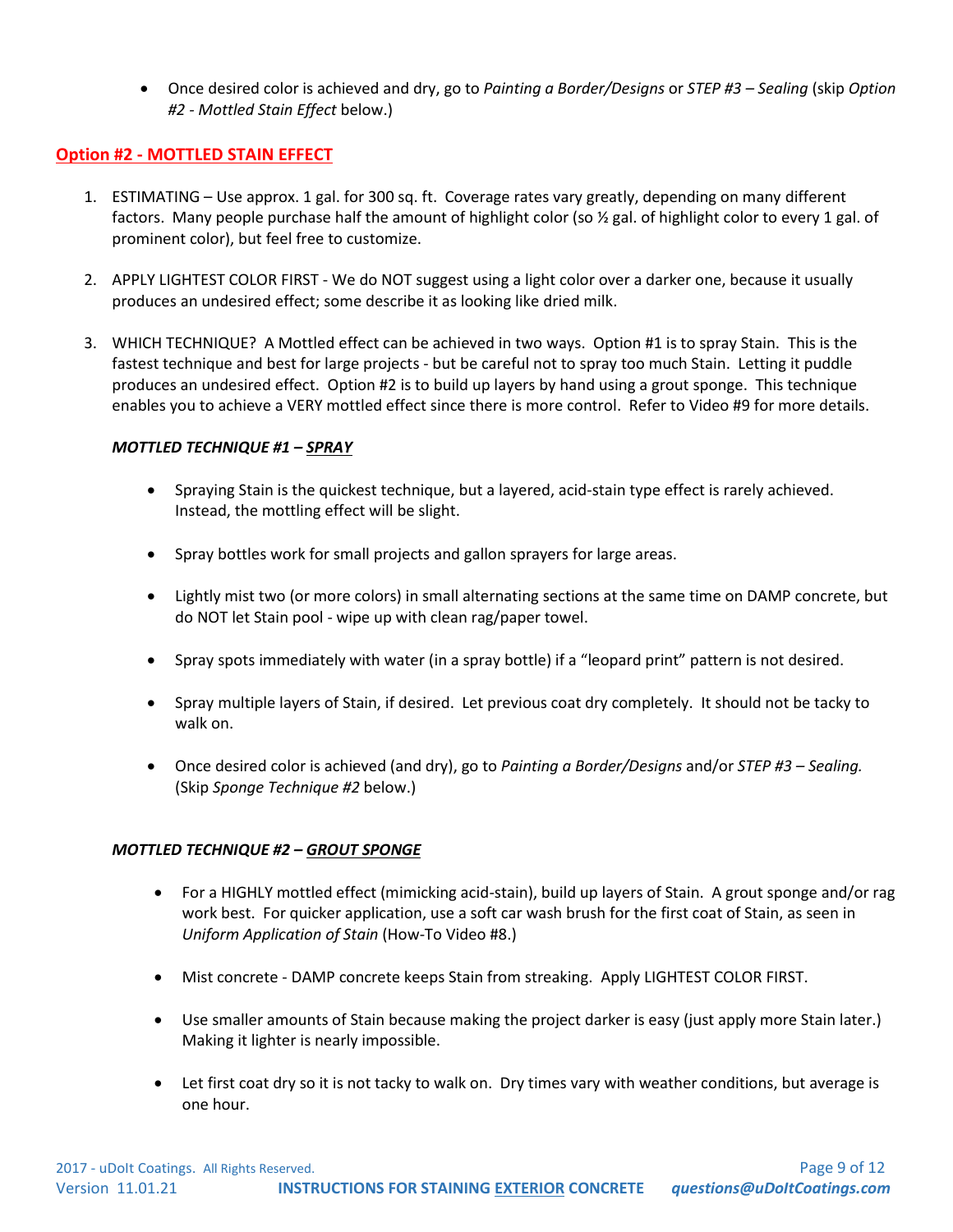- Using a grout sponge or rag, randomly apply a darker Stain color. Do NOT dampen concrete first (only necessary on initial coat of Stain) and let dry.
- Build up layers of Stain until desired effect is achieved. On the Mottled Video #9, the homeowners randomly sponged on very small amounts of Stain many times (5 layers.)
- Once desired Stain effect is achieved, go to *Painting a Border/Designs* and/or *STEP #4 – Sealing.*

# **PAINTING A BORDER/DESIGNS?** (optional)

Some people like to add borders or designs on their stained concrete. Feel free to do this once the staining is complete and it is safe to walk on without being tacky (usually the next day.)

- 1. COLORS Apply *uDoIt Coatings'* **Accent Paint**, which is available in 7 standard colors (pint size): Black, Brick, Canyon, Cocoa, Espresso, Gray, and Sand. One pint covers approx. 100 linear ft. (4" border, accounts for two coats.) We strongly suggest initially ordering a Sample Size (4 oz.) to test color.
- 2. Make sure the concrete you will paint has Stain on it, since Stain acts as a primer. Do NOT apply this paint directly on bare concrete, since it could flake off.
- 3. Apply **Accent Paint** with a small brush and/or roller as seen on Videos #8 and #9.
- 4. To achieve a straight Border, it is best to carefully measure out from the wall and draw a line with a pencil. Using **Accent Paint**, brush or roll the border free hand. Why? Because tape can pull off uncured Stain (curing takes at least 72 hours.)
	- Some tapes claim to work well for this type of application. Feel free to experiment but use extreme caution and test an area first.
	- Be aware that not all walls or concrete slabs are square, so "cheat" lines for a better appearance, if necessary.
- 5. Feel free to make custom, curvy, or flowery borders and/or special designs on Stain using **Accent Paint**.
- 6. When Stain (and optional borders/designs) are completely dry, proceed to *Step #3 – Sealing*.

#### **STEP #3 – SEAL WITH CLEAR ACRYLIC SEALER**

Apply **Clear Acrylic Sealer** after Stain is dry, which averages about an hour (or apply next day or days later. This sealer does NOT have a recoat window like some sealers.) The Stain should be dry to the touch and not tacky to walk on before proceeding.

NOTE: This sealer is a very high-quality ACRYLIC Sealer. For projects that have a lot of exposure to grease, hot tires, or scaping metal, we suggest adding a compatible polyurethane sealer (we do not have one.) Contact us if you need assistance.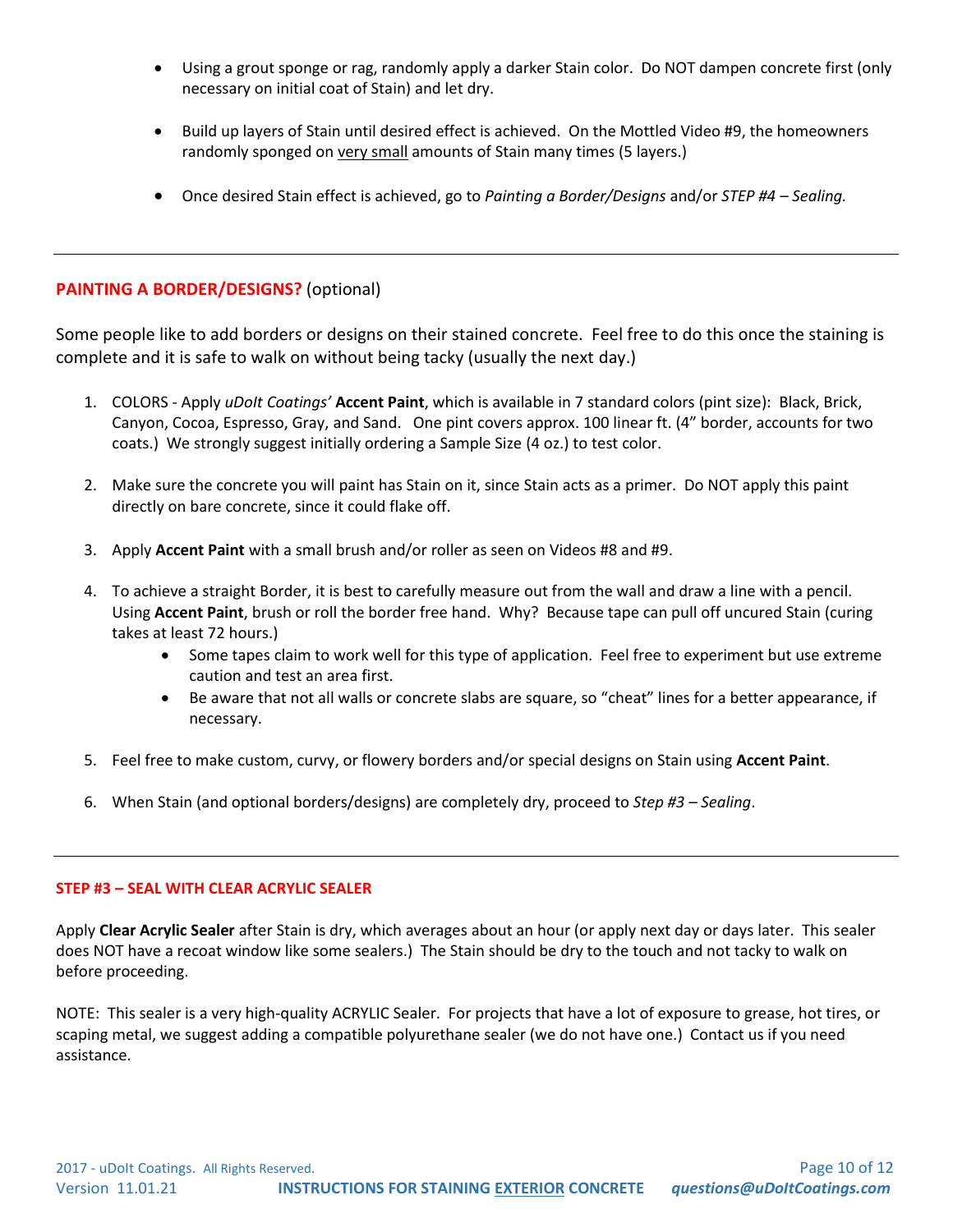The surface must be COMPLETELY free of dust and debris. GENTLY vacuum with wet/dry vacuum before sealing if needed. We cannot stress this enough! Contaminants such as dust and hair can cause Sealer to lift later. Tie up long hair during application process.

Work meticulously backwards out of project area, keeping a wet edge. Do NOT pour Sealer directly on concrete and do not allow it to puddle. Do not worry about the milky appearance of Sealer since it dries clear (when applied correctly.)

**NOTE:** In the How-To Video, the homeowner pulled off all masking paper and tape BEFORE sealer was applied. However, it is best to leave all masking until the project is finished and completely dry before removing.

- 1. COVERAGE One gal. covers approx. 200 sq. ft. (for two coats.) Coverage rates vary.
- 2. SIZE Available in 1-gal size. Larger sizes are not cheaper and are harder to handle and ship.
- 3. APPLICATION Gently shake Sealer and pour into a clean paint tray or 3 (or 5) gal bucket.
	- **NOTE** If adding **Grip** to last coat of Sealer (only), use bucket instead of paint tray.
	- **Warning** We STRONGLY suggest using **Grip** on every project, since it makes floors less slippery. For the most part, **Grip** is not visible and it reduces the gloss. Test an area first, if needed.
	- Using a 3/8" roller cover, dip and roll out a thin layer of Sealer on clean, dry, stained concrete.
	- Brush in edges and joints with a 3-inch brush AS YOU GO (not before or after rolling.) A second person is helpful.
	- If project area has control joints, use them as a guide and apply Sealer to only one section at a time.
	- Apply 2<sup>nd</sup> coat after 1<sup>st</sup> is dry and not tacky to walk on (at least 3 HOURS.) Cold/humid conditions extend this time. Follow same basic application instructions as previously described.
	- Apply 2<sup>nd</sup> coat in the opposite direction of the 1<sup>st</sup> (i.e. 1<sup>st</sup> coat north/south, 2<sup>nd</sup> coat east/west.)
		- o Add *uDoIt Coatings'* **Grip** to this last coat of Sealer. Pour **Clear Acrylic Sealer** into a clean, empty 3 or 5-gal. bucket and mix with stir stick. Pour ONE **Grip** packet into EACH GALLON of **Clear Acrylic Sealer** WHILE MIXING. If using a partial gallon, portion **Grip** out accordingly (i.e. ½ **Grip** packet to ½ gal. of Sealer.)
		- o Since **Grip** tends to settle, churn roller cover in bucket EVERY time during application to prevent clumping. Watch How-To Video #10 for more details.
		- o If over time, you become dissatisfied with the amount of slip resistance, simply reapply another coat of **Clear Acrylic Sealer** with **Grip**. Contact us if needed.
- 4. SET UP A BARRICADE Use caution tape, if necessary, so that no one walks on the project area for AT LEAST 6 hours. Cold/humid conditions extend this time.

# **AFTER SEALING**

Wait AT LEAST 6 hours after the last coat of Sealer is completely dry and safe to walk on. CAREFULLY remove all masking paper, tape and plastic. Wait longer if desired. GENTLY cleanup project area. Do NOT expose project area to water (from any source) for 48 hours. This may mean turning off automatic sprinklers and carefully watering by hand. Do not use cleansers of any kind for at least 72 hours.

Use EXTREME care for AT LEAST the first 72 hours (NO water, heavy traffic, furniture, dragging items, scraping, etc.) The Sealer will be "tender" and can easily get damaged until it is fully cured. Cold, humid conditions can extend this time.

For Garages and driveways (and other areas exposed to vehicular traffic), do not drive on your completed project for AT LEAST 7 days. Cold, damp, shaded areas can extend this time.